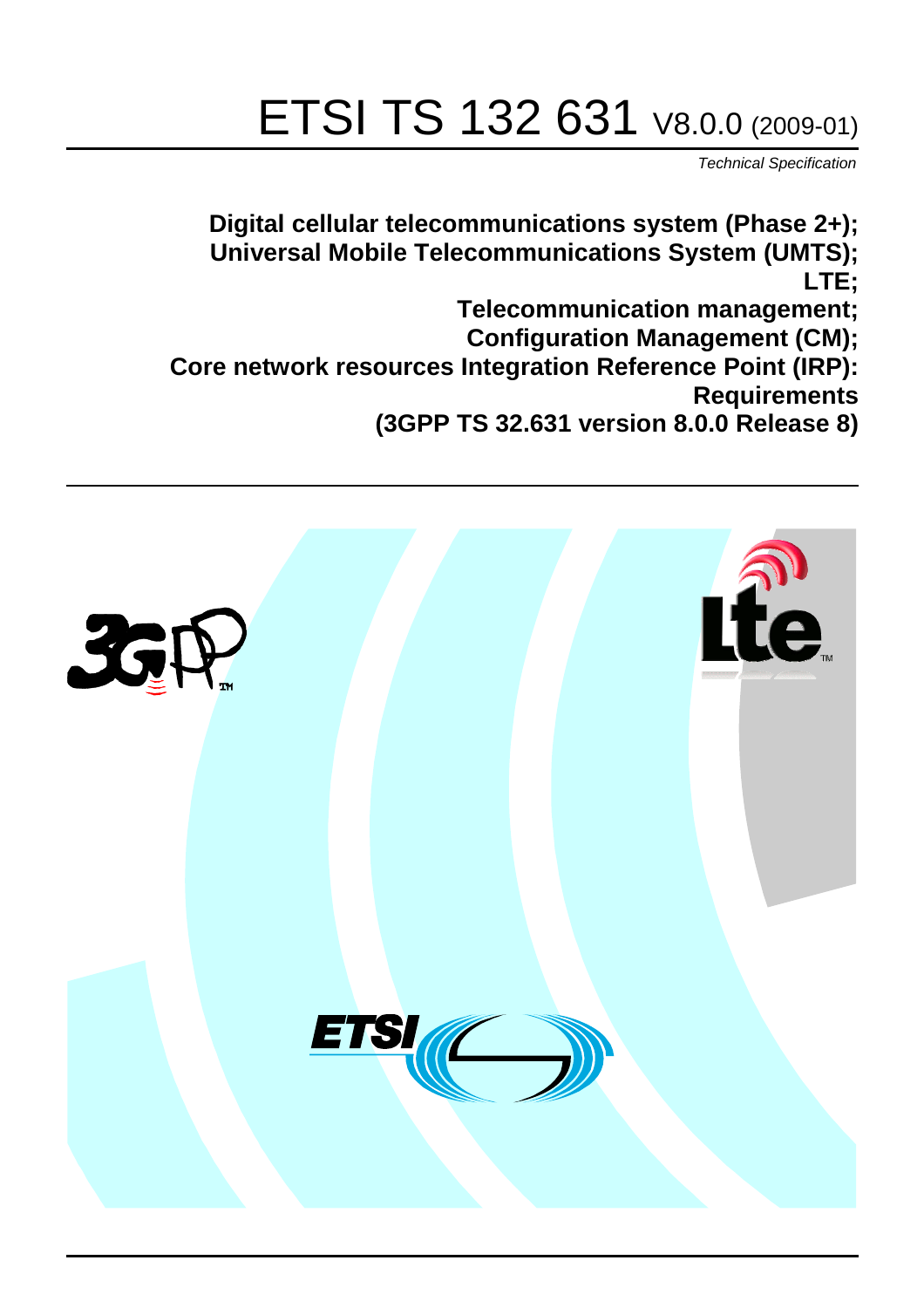Reference RTS/TSGS-0532631v800

> Keywords GSM, LTE, UMTS

#### *ETSI*

#### 650 Route des Lucioles F-06921 Sophia Antipolis Cedex - FRANCE

Tel.: +33 4 92 94 42 00 Fax: +33 4 93 65 47 16

Siret N° 348 623 562 00017 - NAF 742 C Association à but non lucratif enregistrée à la Sous-Préfecture de Grasse (06) N° 7803/88

#### *Important notice*

Individual copies of the present document can be downloaded from: [http://www.etsi.org](http://www.etsi.org/)

The present document may be made available in more than one electronic version or in print. In any case of existing or perceived difference in contents between such versions, the reference version is the Portable Document Format (PDF). In case of dispute, the reference shall be the printing on ETSI printers of the PDF version kept on a specific network drive within ETSI Secretariat.

Users of the present document should be aware that the document may be subject to revision or change of status. Information on the current status of this and other ETSI documents is available at <http://portal.etsi.org/tb/status/status.asp>

If you find errors in the present document, please send your comment to one of the following services: [http://portal.etsi.org/chaircor/ETSI\\_support.asp](http://portal.etsi.org/chaircor/ETSI_support.asp)

#### *Copyright Notification*

No part may be reproduced except as authorized by written permission. The copyright and the foregoing restriction extend to reproduction in all media.

> © European Telecommunications Standards Institute 2009. All rights reserved.

**DECT**TM, **PLUGTESTS**TM, **UMTS**TM, **TIPHON**TM, the TIPHON logo and the ETSI logo are Trade Marks of ETSI registered for the benefit of its Members.

**3GPP**TM is a Trade Mark of ETSI registered for the benefit of its Members and of the 3GPP Organizational Partners. **LTE**™ is a Trade Mark of ETSI currently being registered

for the benefit of its Members and of the 3GPP Organizational Partners.

**GSM**® and the GSM logo are Trade Marks registered and owned by the GSM Association.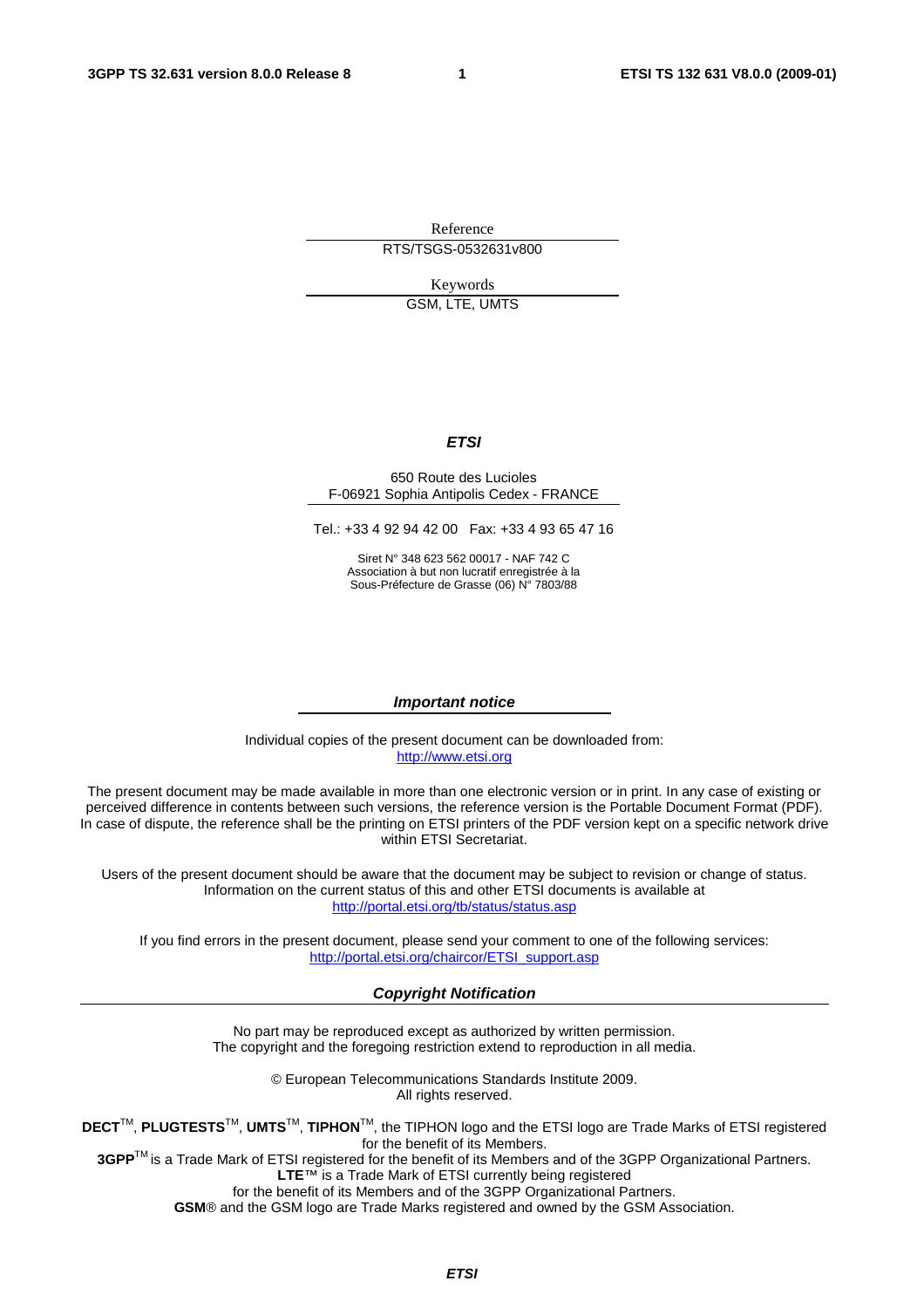### Intellectual Property Rights

IPRs essential or potentially essential to the present document may have been declared to ETSI. The information pertaining to these essential IPRs, if any, is publicly available for **ETSI members and non-members**, and can be found in ETSI SR 000 314: *"Intellectual Property Rights (IPRs); Essential, or potentially Essential, IPRs notified to ETSI in respect of ETSI standards"*, which is available from the ETSI Secretariat. Latest updates are available on the ETSI Web server ([http://webapp.etsi.org/IPR/home.asp\)](http://webapp.etsi.org/IPR/home.asp).

Pursuant to the ETSI IPR Policy, no investigation, including IPR searches, has been carried out by ETSI. No guarantee can be given as to the existence of other IPRs not referenced in ETSI SR 000 314 (or the updates on the ETSI Web server) which are, or may be, or may become, essential to the present document.

#### Foreword

This Technical Specification (TS) has been produced by ETSI 3rd Generation Partnership Project (3GPP).

The present document may refer to technical specifications or reports using their 3GPP identities, UMTS identities or GSM identities. These should be interpreted as being references to the corresponding ETSI deliverables.

The cross reference between GSM, UMTS, 3GPP and ETSI identities can be found under [http://webapp.etsi.org/key/queryform.asp.](http://webapp.etsi.org/key/queryform.asp)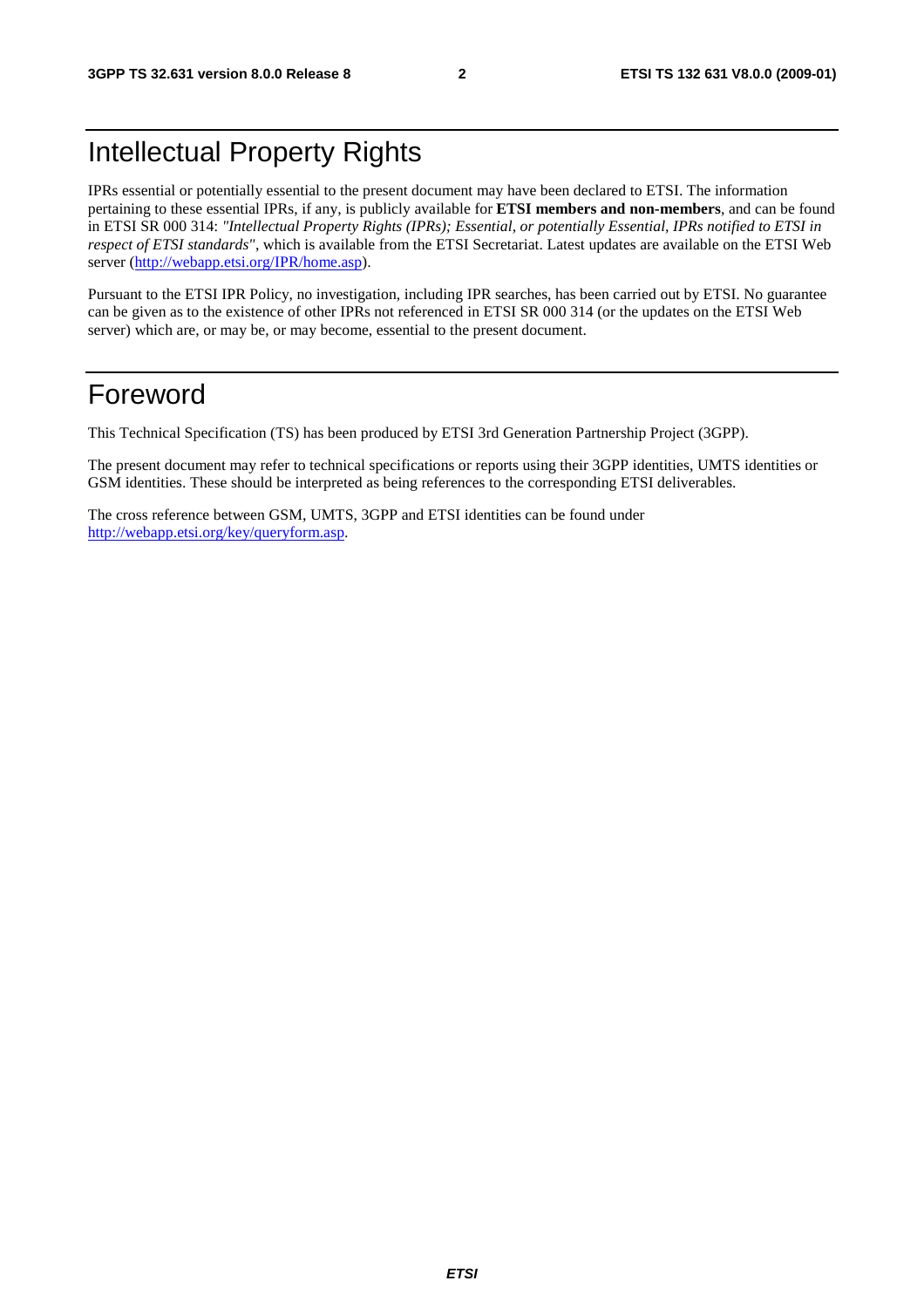## Contents

| 3 <sup>7</sup><br>3.1<br>3.2 |  |  |  |
|------------------------------|--|--|--|
|                              |  |  |  |
|                              |  |  |  |
|                              |  |  |  |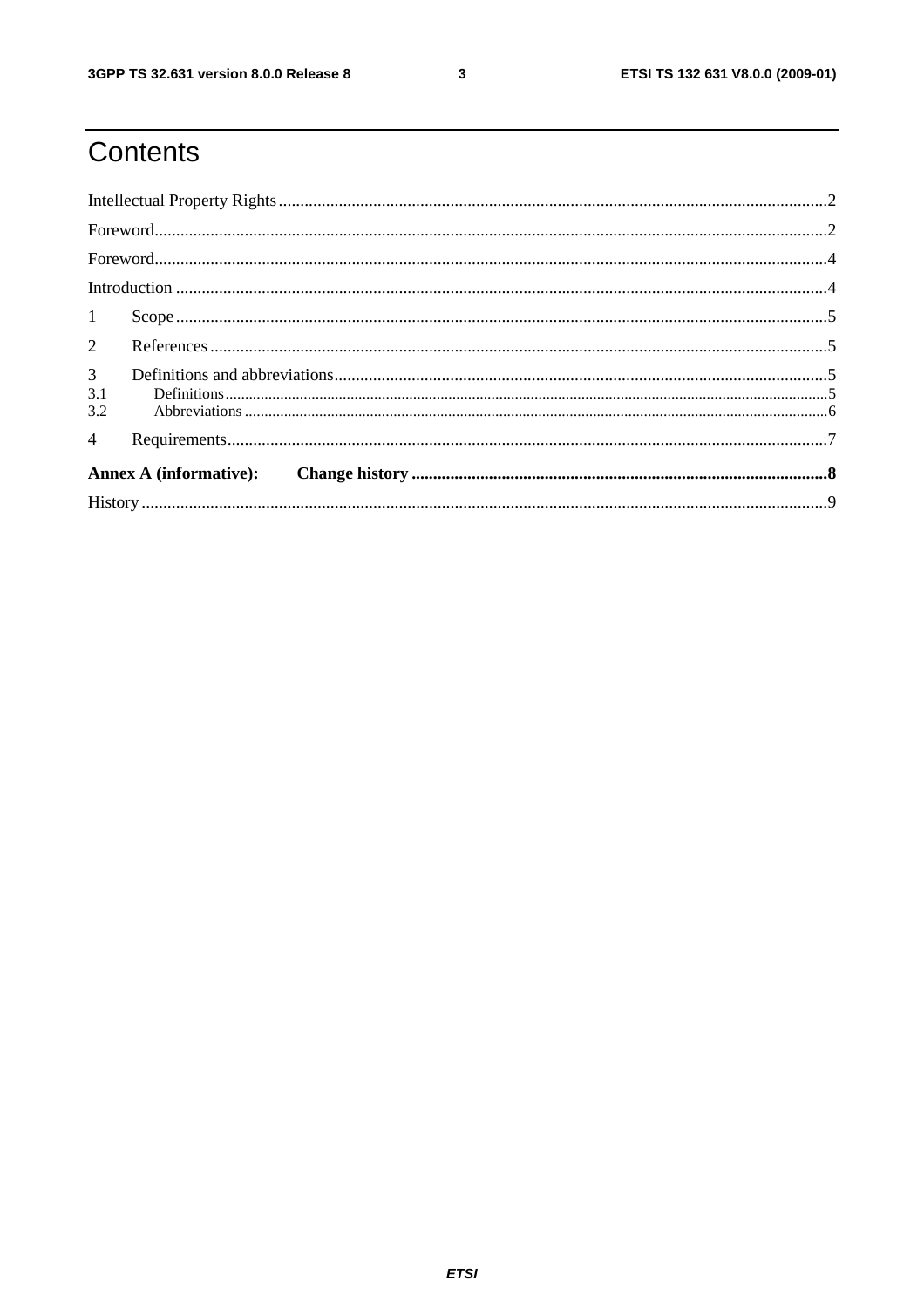#### Foreword

This Technical Specification has been produced by the 3<sup>rd</sup> Generation Partnership Project (3GPP).

The contents of the present document are subject to continuing work within the TSG and may change following formal TSG approval. Should the TSG modify the contents of the present document, it will be re-released by the TSG with an identifying change of release date and an increase in version number as follows:

Version x.y.z

where:

- x the first digit:
	- 1 presented to TSG for information;
	- 2 presented to TSG for approval;
	- 3 or greater indicates TSG approved document under change control.
- y the second digit is incremented for all changes of substance, i.e. technical enhancements, corrections, updates, etc.
- z the third digit is incremented when editorial only changes have been incorporated in the document.

#### Introduction

The present document is part of a TS-family covering the  $3<sup>rd</sup>$  Generation Partnership Project Technical Specification Group Services and System Aspects, Telecommunication management; Configuration Management (CM); as identified below:

| 32.631: | "Core network resources Integration Reference Point (IRP); Requirements"                                                           |
|---------|------------------------------------------------------------------------------------------------------------------------------------|
| 32.632: | "Core network resources Integration Reference Point (IRP); Network Resource Model (NRM)"                                           |
| 32.633: | "Core network resources Integration Reference Point (IRP); Common Object Request Broker<br>Architecture (CORBA) Solution Set (SS)" |
| 32.635: | "Core network resources Integration Reference Point (IRP); Bulk CM eXtensible Markup<br>Language (XML) file format definition"     |

Configuration Management (CM), in general, provides the operator with the ability to assure correct and effective operation of the 3G network as it evolves. CM actions have the objective to control and monitor the actual configuration on the Network Elements (NEs) and Network Resources (NRs), and they may be initiated by the operator or by functions in the Operations Systems (OSs) or NEs.

CM actions may be requested as part of an implementation programme (e.g. additions and deletions), as part of an optimisation programme (e.g. modifications), and to maintain the overall Quality of Service (QoS). The CM actions are initiated either as single actions on single NEs of the 3G network, or as part of a complex procedure involving actions on many resources/objects in one or several NEs.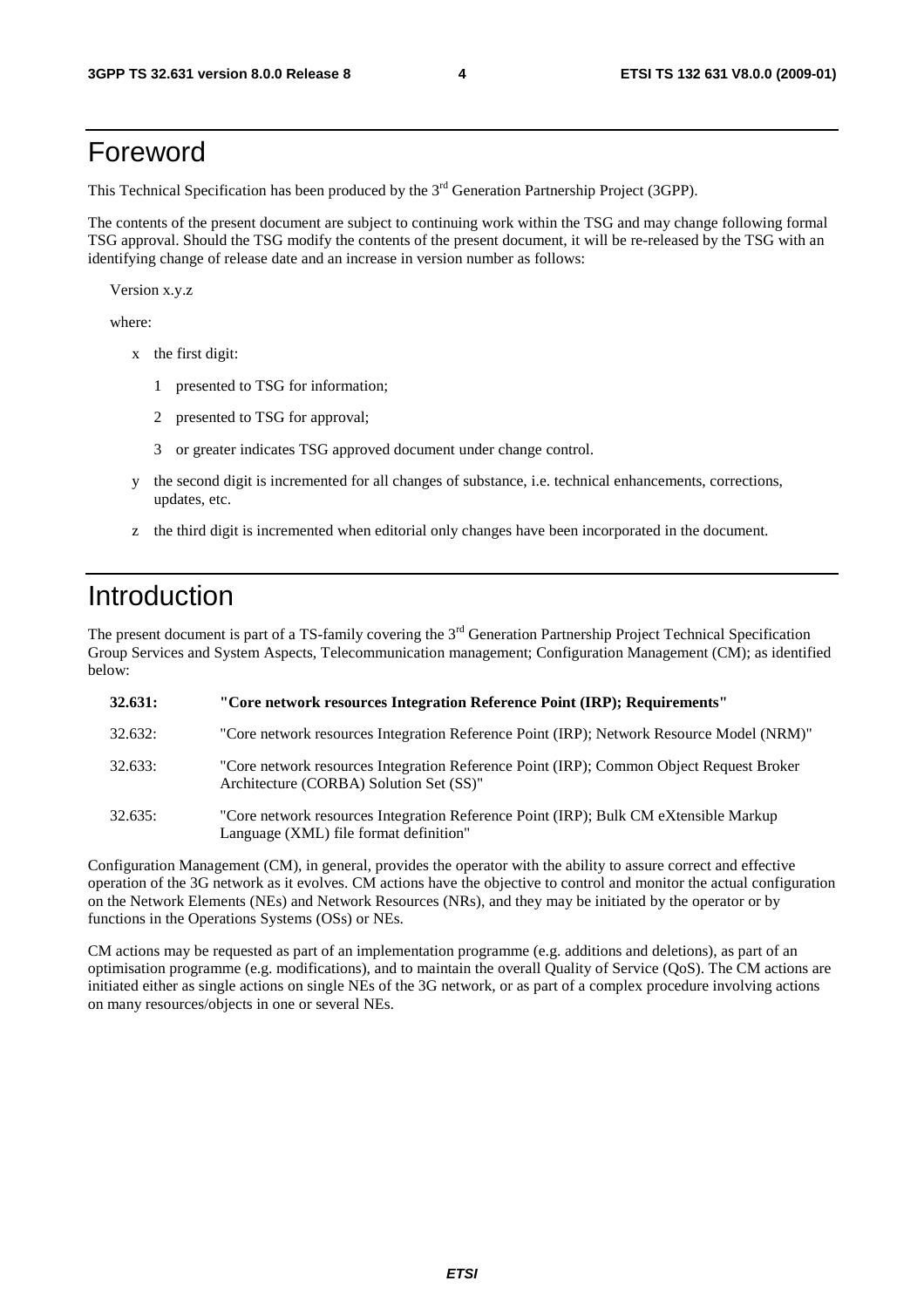#### 1 Scope

The present document defines, in addition to the requirements defined in [1], [2] and [3], the requirements for the present IRP: Core Network Resources IRP.

### 2 References

The following documents contain provisions which, through reference in this text, constitute provisions of the present document.

- References are either specific (identified by date of publication, edition number, version number, etc.) or non-specific.
- For a specific reference, subsequent revisions do not apply.
- For a non-specific reference, the latest version applies. In the case of a reference to a 3GPP document (including a GSM document), a non-specific reference implicitly refers to the latest version of that document *in the same Release as the present document*.
- [1] 3GPP TS 32.101: "Telecommunication management; Principles and high level requirements".
- [2] 3GPP TS 32.102: "Telecommunication management; Architecture".
- [3] 3GPP TS 32.600: "Telecommunication management; Configuration Management (CM); Concept and high-level requirements".
- [4] 3GPP TS 32.602: "Telecommunication management; Configuration Management (CM); Basic Configuration Management Integration Reference Point (IRP): Information Service (IS)".
- [5] 3GPP TS 32.731: "IP Multimedia Subsystem (IMS) Network Resource Model (NRM) Integration Reference Point (IRP); Requirements".
- [6] 3GPP TS 32.150: "Telecommunication management; Integration Reference Point (IRP) Concept and definitions".

### 3 Definitions and abbreviations

#### 3.1 Definitions

For the purposes of the present document, the following terms and definitions apply.

**Data:** is any information or set of information required to give software or equipment or combinations thereof a specific state of functionality.

**Element Manager (EM):** provides a package of end-user functions for management of a set of closely related types of Network Elements (NEs). These functions can be divided into two main categories:

- *Element Management Functions* for management of NEs on an individual basis. These are basically the same functions as supported by the corresponding local terminals.
- *Sub-Network Management Functions* that are related to a network model for a set of NEs constituting a clearly defined sub-network, which may include relations between the NEs. This model enables additional functions on the sub-network level (typically in the areas of network topology presentation, alarm correlation, service impact analysis and circuit provisioning).

**Integration Reference Point (IRP):** See 3GPP TS 32.150 [6].

**Information Service (IS):** See 3GPP TS 32.150 [6].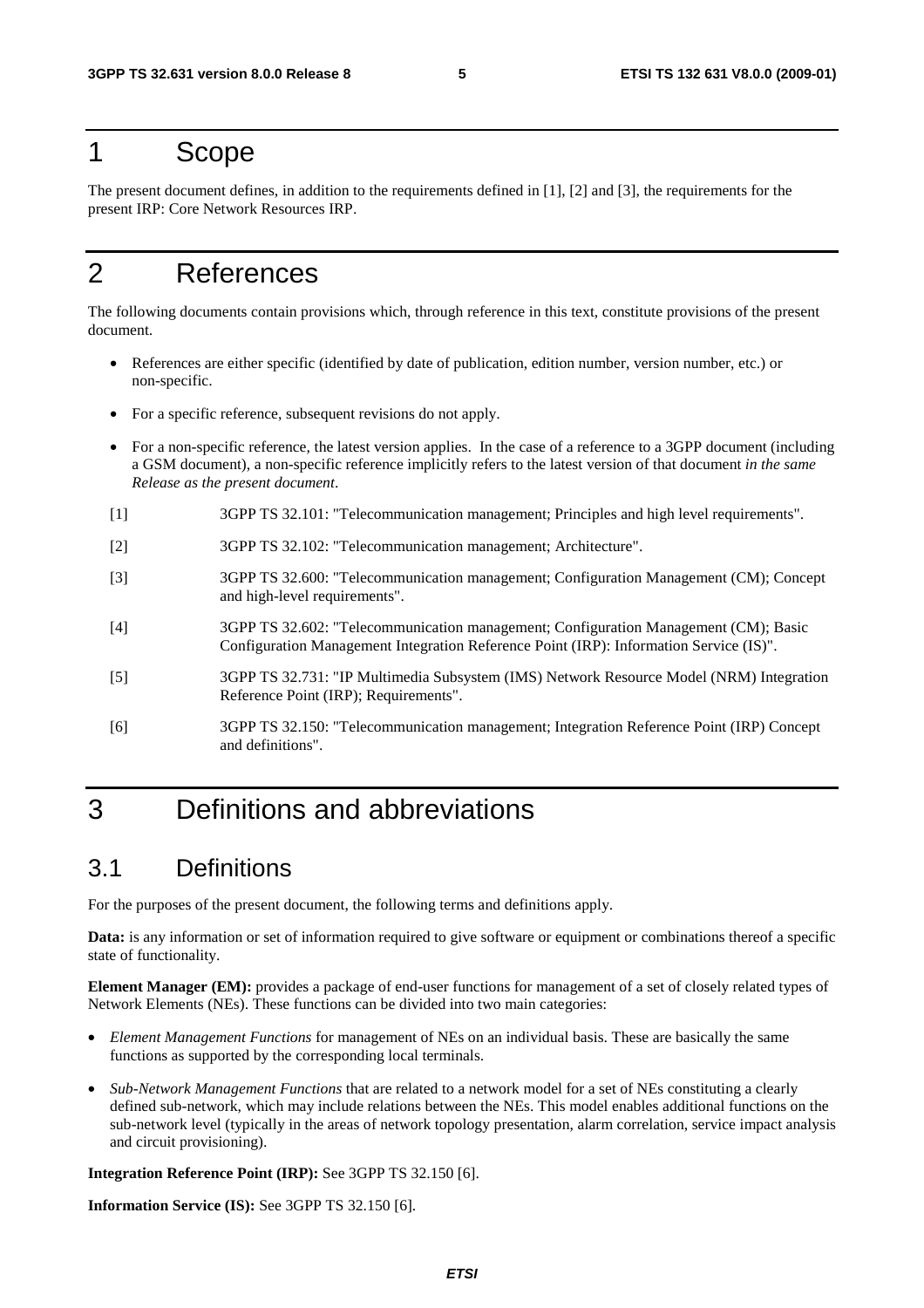**Solution Set (SS):** See 3GPP TS 32.150 [6].

**IRP Solution Set:** See 3GPP TS 32.101 [1].

**Managed Object (MO):** an abstract entity, which may be accessed through an open interface between two or more systems, and representing a Network Resource (NR) for the purpose of management. The Managed Object (MO) is an instance of a Managed Object Class (MOC) as defined in a Management Information Model (MIM). The MIM does not define how the MO or NR is implemented; only what can be seen in the interface.

**Managed Object Class (MOC):** a description of all the common characteristics for a number of MOs, such as their attributes, operations, notifications and behaviour.

**Management Information Model (MIM)**: also referred to as NRM – see the definition below. There is a slight difference between the meaning of MIM and NRM – the term MIM is generic and can be used to denote any type of management model, while NRM denotes the model of the actual managed telecommunications Network Resources (NRs).

**Network Element (NE):** is a discrete telecommunications entity, which can be, managed over a specific interface e.g. the RNC.

**Network Manager (NM)**: provides a package of end-user functions with the responsibility for the management of a network, mainly as supported by the EM(s) but it may also involve direct access to the NEs. All communication with the network is based on open and well-standardised interfaces supporting management of multi-vendor and multitechnology NEs.

**Network Resource (NR):** is a component of a NE, which can be identified as a discrete separate entity and is in an object oriented environment for the purpose of management represented by an abstract entity called Managed Object  $(MO)$ .

**Network Resource Model (NRM)**: a model representing the actual managed telecommunications Network Resources (NRs) that a System is providing through the subject IRP. An NRM describes Managed Object Classes (MOC), their associations, attributes and operations. The NRM is also referred to as "MIM" (see above) which originates from the ITU-T TMN.

**Object Management Group (OMG):** see http://www.omg.org.

**Operations System (OS):** indicates a generic management system, independent of its location level within the management hierarchy.

#### 3.2 Abbreviations

For the purposes of the present document, the following abbreviations apply:

| CМ         | <b>Configuration Management</b>        |
|------------|----------------------------------------|
| CN         | Core Network                           |
| EM         | Element Manager                        |
| <b>FM</b>  | <b>Fault Management</b>                |
| <b>GSM</b> | Global System for Mobile communication |
| <b>IMS</b> | IP Multimedia Subsystem                |
| <b>IOC</b> | <b>Information Object Class</b>        |
| <b>IRP</b> | <b>Integration Reference Point</b>     |
| <b>IS</b>  | Information Service (see [1])          |
| <b>MIB</b> | <b>Management Information Base</b>     |
| <b>MIM</b> | <b>Management Information Model</b>    |
| MOC        | <b>Managed Object Class</b>            |
| <b>MOI</b> | Managed Object Instance                |
| <b>NE</b>  | Network Element                        |
| <b>NM</b>  | Network Manager                        |
| NR.        | <b>Network Resource</b>                |
| <b>NRM</b> | <b>Network Resource Model</b>          |
| OMG        | <b>Object Management Group</b>         |
| OS.        | <b>Operations System</b>               |
| PМ         | Performance Management                 |
|            |                                        |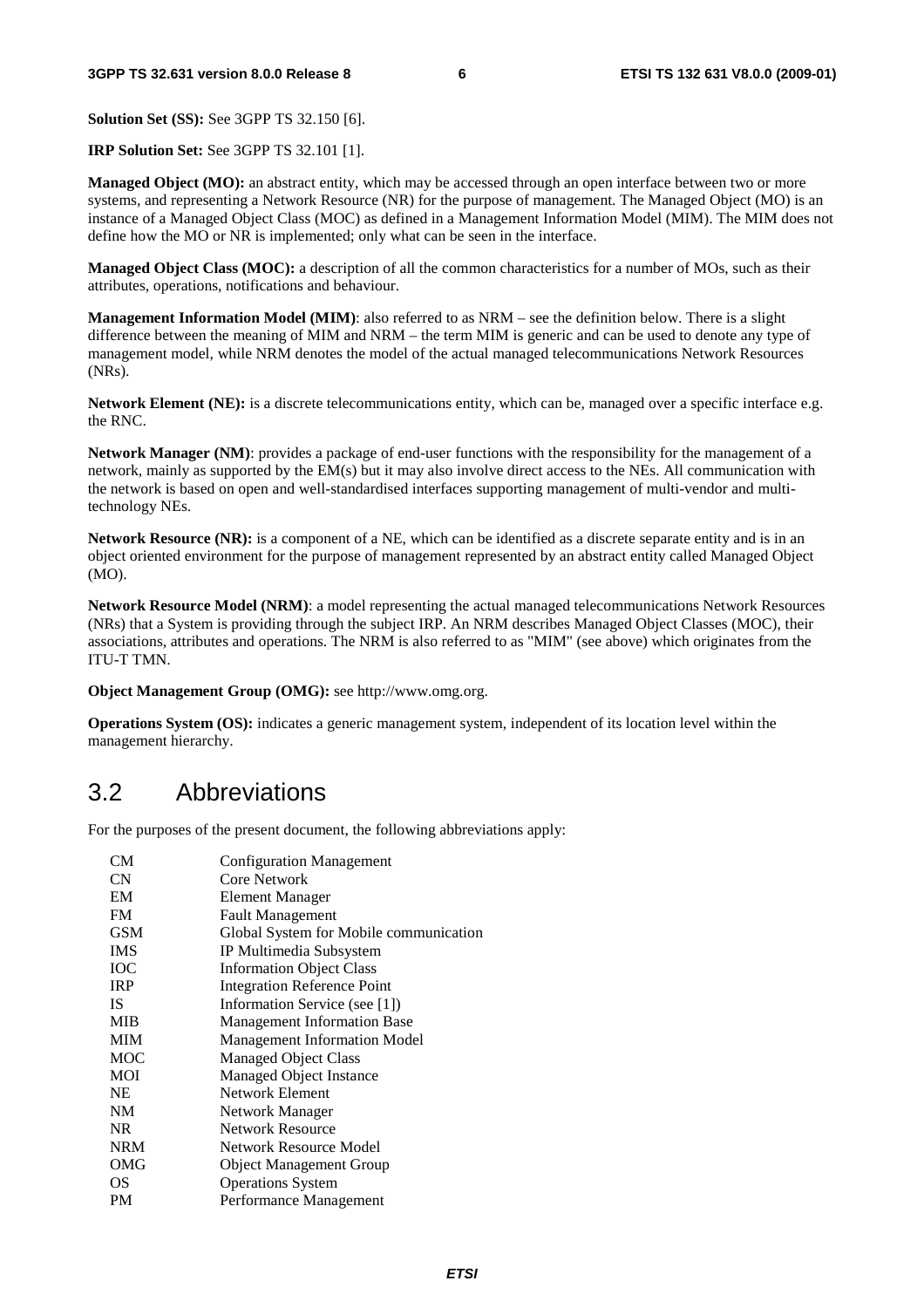TM Telecom Management<br>UML Unified Modelling Lar Unified Modelling Language (OMG)

#### 4 Requirements

The following general and high-level requirements apply for the present IRP:

- A. IRP-related requirements in 3GPP TS 32.101 [1].
- B. IRP-related requirements in 3GPP TS 32.102 [2].
- C. IRP-related requirements in 3GPP TS 32.600 [3].

In addition to the above, the following more specific requirements apply:

- 1. The Network Resource Model defined by this IRP shall contain CN specific IOCs and related definitions, supporting Core Network entities in the current 3GPP Release, except for the IMS parts of CN (for the IMS parts, refer to the IMS NRM IRP Requirements in 3GPP TS 32.731 [5]).
- 2. The Network Resource Model defined by this IRP shall provide support for enabling consistency between UTRAN/GERAN and CN parameters, e.g. by defining relevant attributes.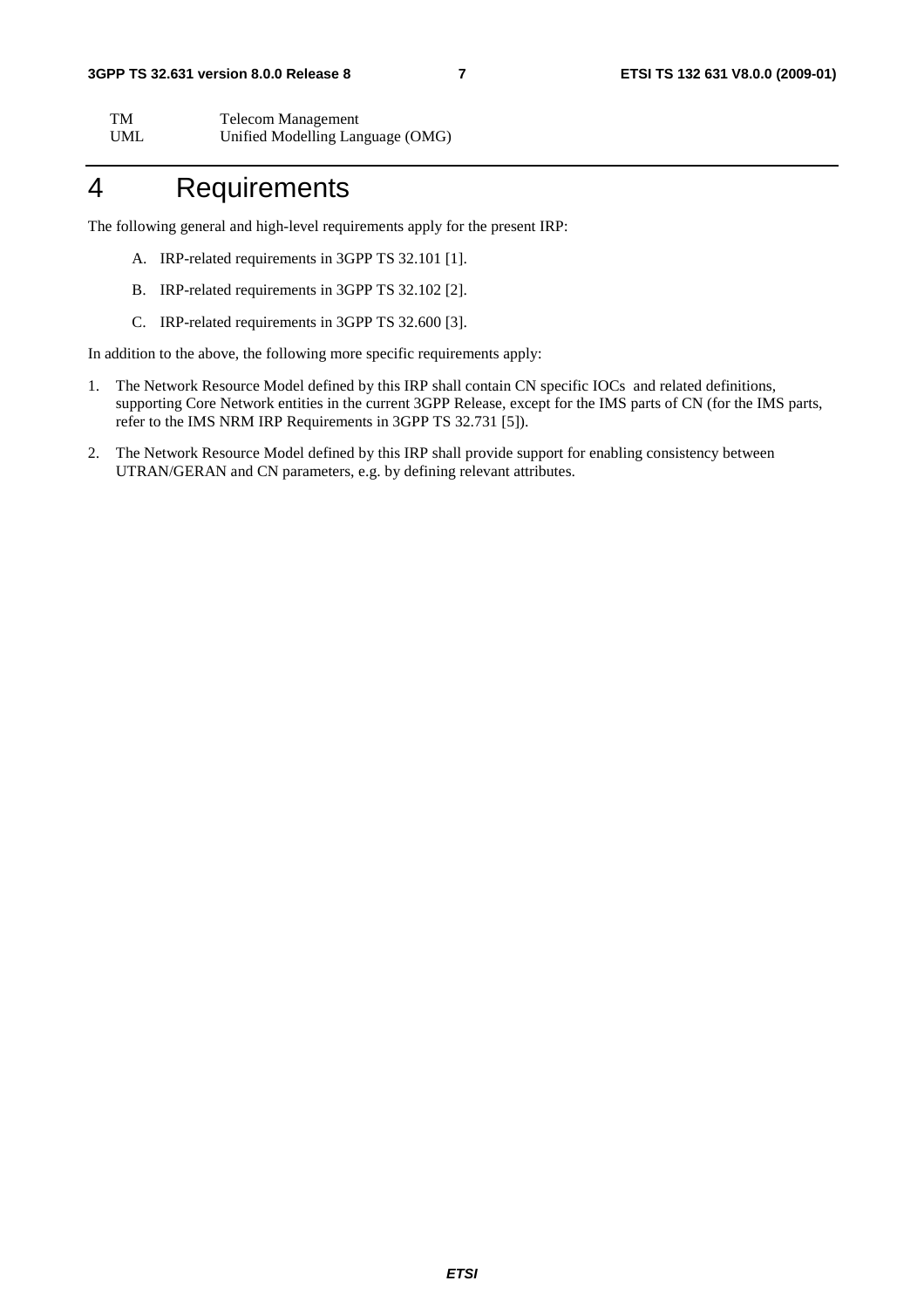### Annex A (informative): Change history

| <b>Change history</b> |  |                                     |       |       |                                                                          |        |               |
|-----------------------|--|-------------------------------------|-------|-------|--------------------------------------------------------------------------|--------|---------------|
| <b>Date</b>           |  | TSG # TSG Doc. CR                   |       |       | <b>Rev Subject/Comment</b>                                               |        | Cat Old New   |
|                       |  | Uun 2001 S 12 SP-010283 --          |       | $- -$ | Approved at TSG SA #12 and placed under Change Control                   | $\sim$ | $2.0.0$ 4.0.0 |
|                       |  | IJun 2002 IS 16 ISP-020301 I0001I-- |       |       | Adding Core Network Management requirements over Interface-N for Rel-5 B |        | $4.0.0$ 5.0.0 |
|                       |  | Sep 2004 S 25 SP-040541 --          |       | $-$   | Automatic upgrade to Rel- 6 (no CR) as per request in                    | ш.     | 5.0.0 6.0.0   |
|                       |  |                                     |       |       | SP-040541 SA5_presentation_SA_25.ppt (slide 17)                          |        |               |
|                       |  | Dec 2006 SA 34 SP-060731 0002 --    |       |       | Move IMS part to new IMS NRM (32.731)                                    | С      | $6.0.0$ 7.0.0 |
|                       |  | Mar 2007 SA 35 SP-070046 0003 --    |       |       | Correct the wrong references                                             | F      | 7.0.0 7.1.0   |
| Dec 2008 SA 42 --     |  |                                     | $- -$ | --    | Upgrade to Release 8                                                     | --     | $7.1.0$ 8.0.0 |